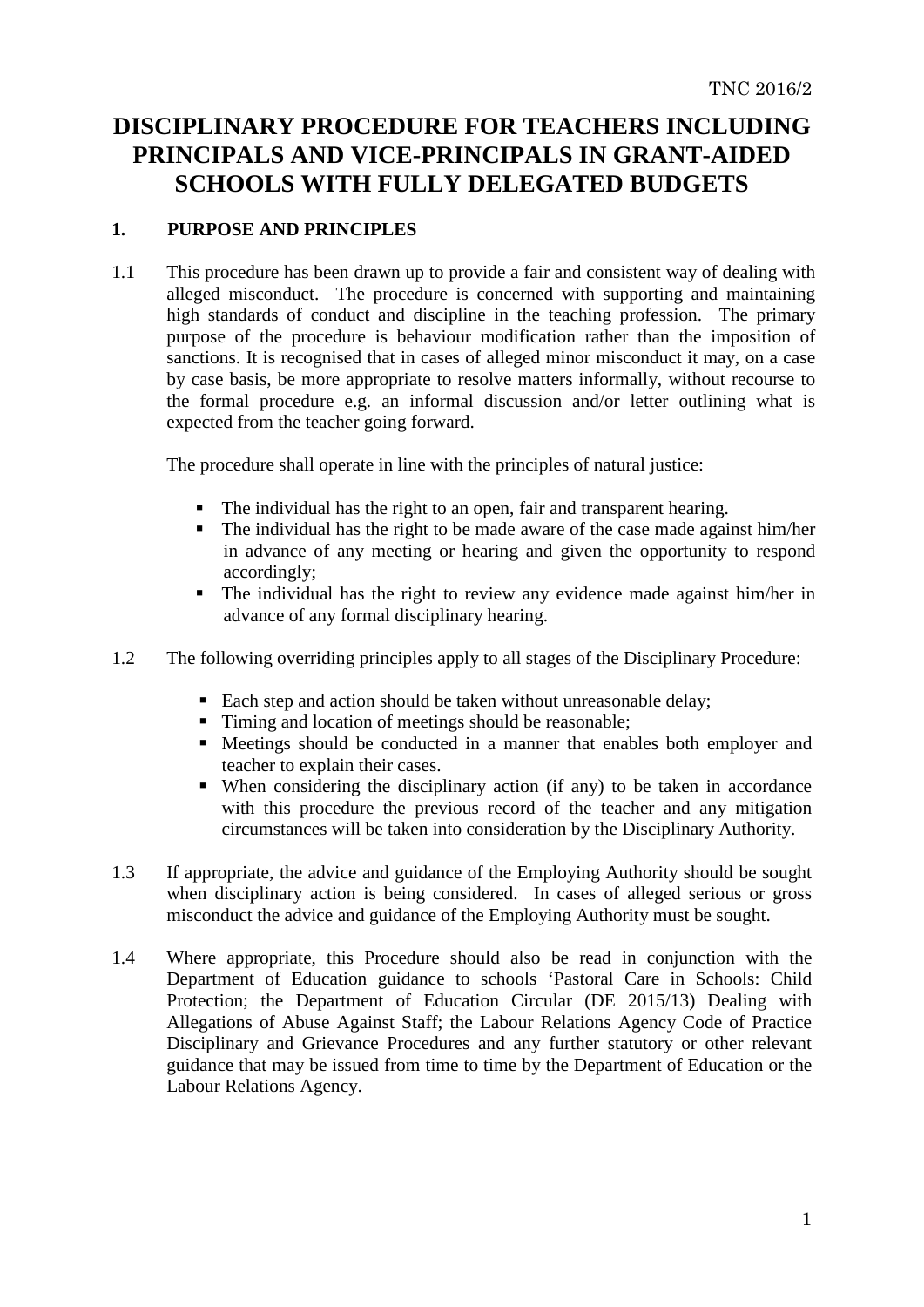- [1](#page-1-0).5 The teacher is entitled to be accompanied<sup>1</sup> at all formal stages of the procedure by a teaching colleague or a recognised trade union representative. The teacher will be expected to respond directly to the Disciplinary Authority and to answer the allegations. The teacher may confer with the teaching colleague or representative accompanying him/her and, in exceptional circumstances and with the agreement of management, may be represented by this person. The teacher will not be permitted to be accompanied at any stage of the procedure by a legal representative.
- 1.6 A teacher, who is an accredited trade union representative, shall normally not have disciplinary action taken against him or her until the circumstances of the case have been discussed with a full-time official of his/her recognised teachers' union.
- 1.7 The operation of the procedure shall at all times (subject to statutory repeal) comply with the provisions of the Equality of Opportunity Statement for Teachers and Schedule 1 of the Employment (NI) Order 2003 relating to the Statutory Dispute Resolution Regulations and Schedule 2 of the Education (Northern Ireland) Order 1998 and may not be construed as diminishing a teacher's rights in law.

## **2. DEFINITIONS**

### **Teacher**

For the purpose of this procedure, 'teacher' means a teacher employed in a grantaided school and includes teachers appointed to posts of Principal and Vice-Principal.

### **Teaching Colleague**

Means a teacher from the same school or, in the case of a Principal, a colleague from the same school, or peer from another school.

### **Trade Union Representative**

Means an accredited representative, lay or full time official of the organisation of which the teacher is a member.

### **Disciplinary Authority**

The Disciplinary Authority is the duly authorised level of management to which disciplinary powers have been delegated, as set out in Appendix 1.

### **Appeals Body**

The Appeals Body is the duly authorised level of management to consider the appeal, as set out in Appendix 2.

## **Disciplinary Rules**

The Disciplinary Rules are detailed in Appendix 3.

### **Relevant Body**

Means the Board of Governors.

<span id="page-1-0"></span> <sup>1</sup>To be read in accordance with Section 3 of the LRA's Code of Practice on Disciplinary and Grievance Procedures (Paras 110-116).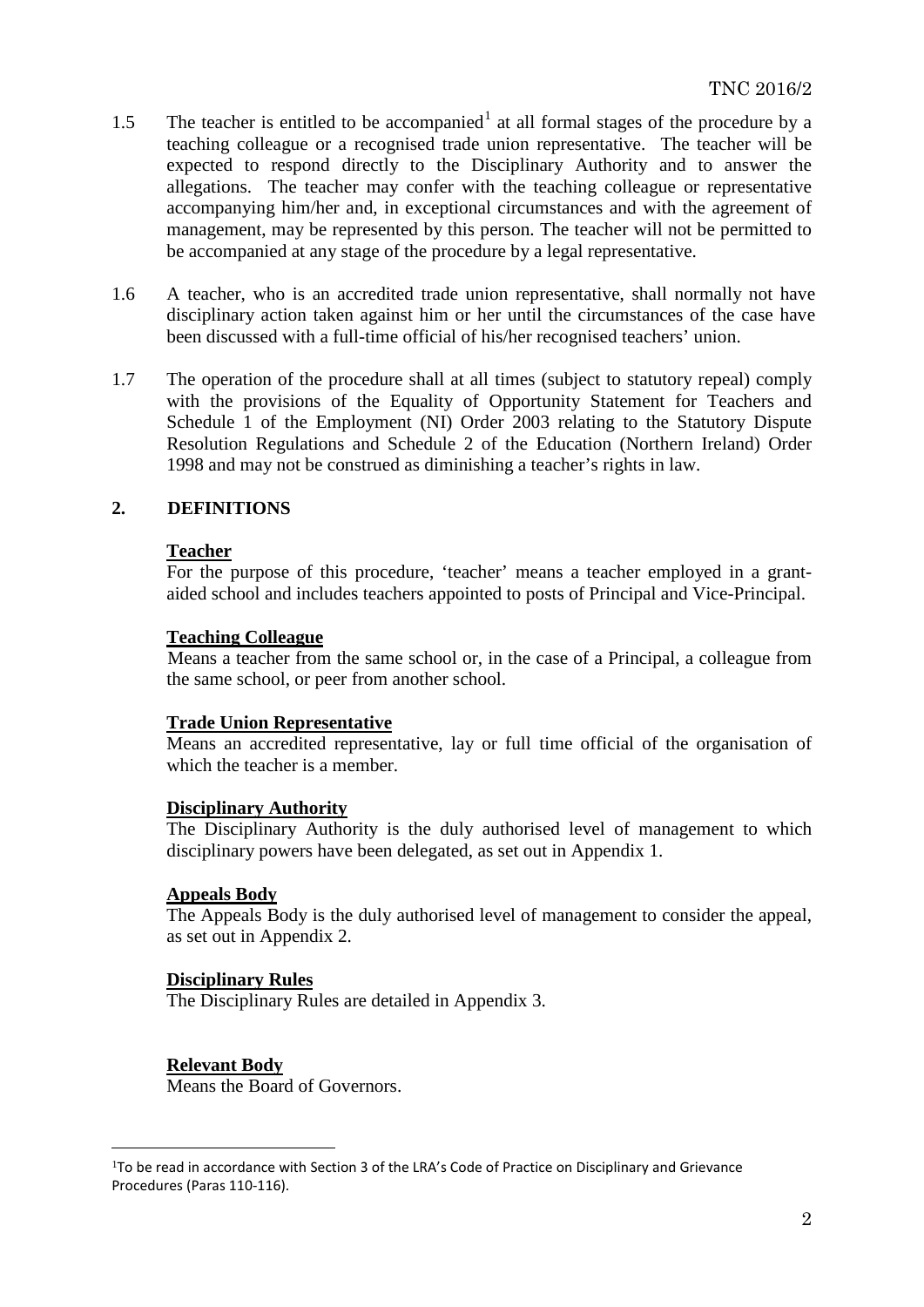## **Employing Authority**

Means for controlled schools, the Education Authority and for Catholic maintained schools, the Council for Catholic Maintained Schools. In the case of voluntary grammar schools, Integrated, Irish Medium and grant maintained schools, the Board of Governors is the employing authority.

## **Relevant Officer**

Means, for controlled schools, the Chief Executive of the Education Authority or another officer of the Education Authority nominated by him/her and, for Catholic Maintained schools, the Chief Executive of the Council for Catholic Maintained Schools or another officer of the Council nominated by him/her.

## **3. Precautionary Suspension**

- 3.1 A teacher may be suspended from duty by the Board of Governors, the Chair of Governors or the Principal if they deem that course of action necessary or appropriate pending the outcome of a criminal investigation or proceedings or disciplinary investigations; or where the allegation being investigated could be regarded as gross misconduct and might result in dismissal; or where circumstances mean that the teacher's presence at work could seriously hinder the investigation.
- 3.2 A teacher on the Northern Ireland Substitute Teacher Register (NISTR) and teachers on temporary contracts who are subject of an allegation of misconduct may be placed on precautionary suspension if the same is deemed to be the appropriate course of action. The period of paid suspension will not exceed the duration of the engagement/contract. Advice should be sought from the relevant Employing Advice should be sought from the relevant Employing Authority.
- 3.3 The Board of Governors should consider alternative actions, which would be acceptable to the teacher, yet serve the same purpose as a precautionary suspension, such as a temporary transfer to other duties or alternative work without loss of pay. It should be made clear that any action taken is not disciplinary action.
- 3.4 A period of precautionary suspension will be on full pay and should be kept under regular review. The Employing Authority will be consulted immediately in any case in which consideration is being given to the precautionary suspension of a teacher and shall be kept informed throughout this process and its advice and guidance sought.
- 3.5 Where the precautionary suspension is implemented by the Chair of the Board of Governors, the remaining members of the Board of Governors and the Employing Authority shall be informed of such action as soon as possible thereafter. Where the precautionary suspension is implemented by the Principal, the Chair (or in his absence) the Vice Chair and the Employing Authority shall be informed of such action. Consideration should be given to alternatives to precautionary suspension.
- 3.6 The precautionary suspension can only be ended by the Board of Governors. The Board of Governors shall, on ending such a suspension, immediately inform the Employing Authority and the Principal.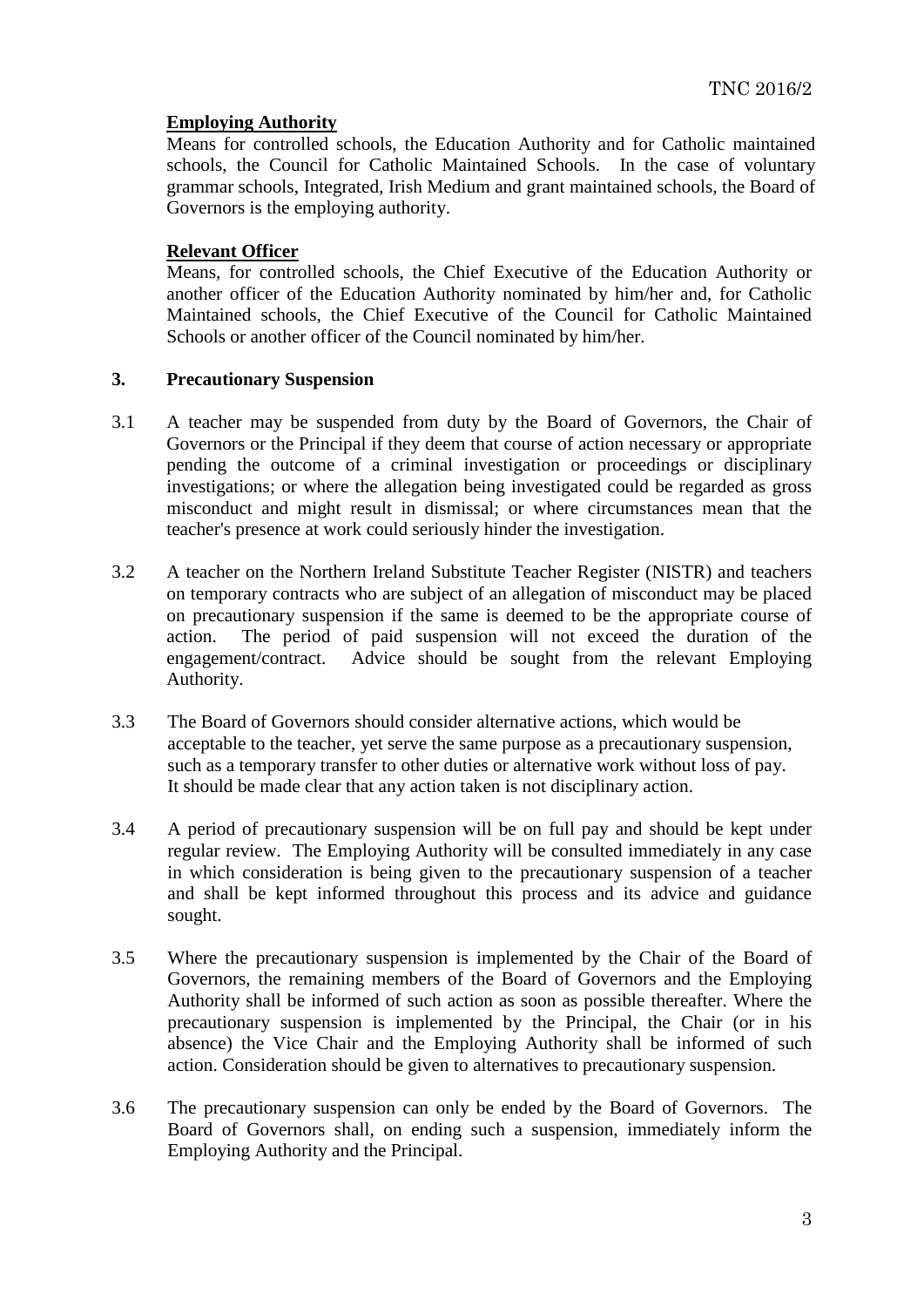3.7 The teacher will be given written confirmation of the precautionary suspension at the time this occurs and advised that a precautionary suspension is not a disciplinary penalty and its imposition does not imply any decision about the outcome of the disciplinary process.

## **4. PRELIMINARY STEPS**

## **Investigation**

4.1 Before considering disciplinary action, an investigation into any allegations of misconduct shall be carried out and a report of the investigation shall be prepared. A sub-committee of the Board of Governors should be established to act as an Appeals Body, the membership of which will play no part in the disciplinary investigation.

Where a police investigation is taking place into a directly related matter at the time as an internal school-based investigation, the latter investigation shall normally be deferred pending the outcome of the police enquiries. In such circumstances the advice of the Employing Authority must be sought in the first instance.

4.2 As part of the investigation, there may be a need to meet with and/or consider relevant information from other persons, e.g. witnesses to the alleged incident/s.

All those giving information to the investigatory panel should do so privately and not in the presence of any other person involved in or present during the alleged incident/s.

Witnesses will be advised at the outset of the meeting of the extent of the information that is being sought. They will also be advised that their anonymity cannot be guaranteed should the matter become the subject of disciplinary action, appeal, further proceedings, or statutory discovery.

A written record of all meetings will be retained. Evidence provided to assist with the investigation will be treated as confidential by all parties to the investigation.

4.3 Where it is reasonable and practicable to do so the Disciplinary Authority may delegate the investigation to an investigatory panel. In the case of allegations of serious or gross misconduct the Disciplinary Authority should delegate the investigation to an investigatory panel. In such cases the members of the Disciplinary Authority should play no further part in the investigation. The investigatory panel, with delegated authority to carry out the investigation, may consist of governors, the Principal, or an external third party/parties, or any combination. In circumstances where Governors are intending to engage an external third party/parties the rationale for this course of action and the identity of the third party/parties will be communicated to the teacher and/or Trade Union in advance of the commencement of the engagement. At the conclusion of the investigation, the investigatory panel will report the findings to the Disciplinary Authority which will decide whether or not disciplinary action should proceed. The remaining Governors will take no further part in the investigation, but will remain available to participate in any subsequent disciplinary action and, if necessary, appeal process.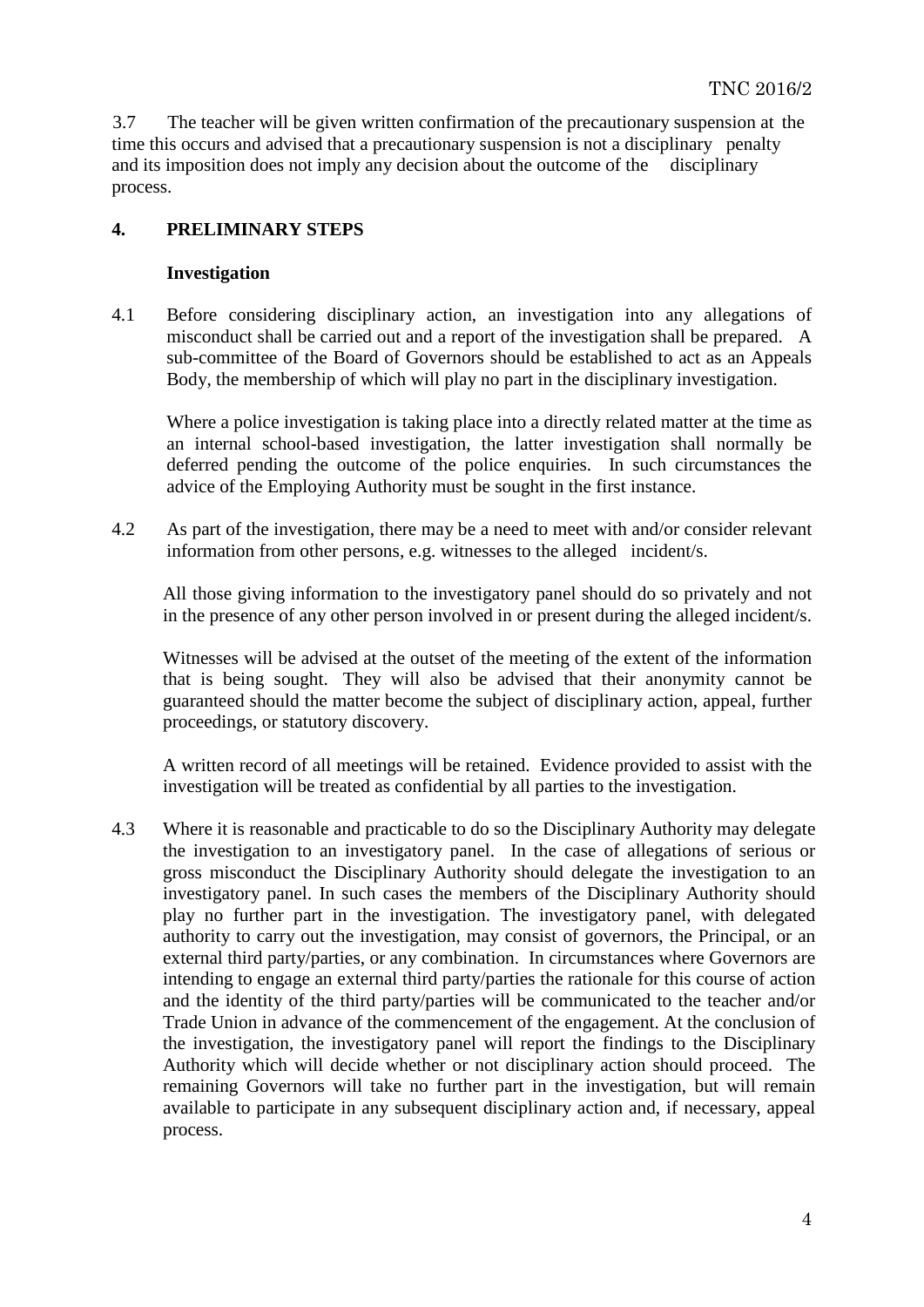- 4.4 A teacher subject to an investigation shall be notified in writing and advised of the allegations against him/her and will be invited to an Investigatory Interview to respond to the allegation/s. At the conclusion of the Investigatory Interview the teacher will be advised of the expected timescale for concluding the investigation.
- 4.5 In the case involving an allegation of a child protection nature the Department of Education Guidance referred to at paragraph 1.4 must be followed or other relevant guidance that may be issued from time to time by the Department of Education. No disciplinary investigation shall commence until this Guidance is considered and there must be no interference with evidence.
- 4.6 An investigation conducted under the Bullying and Harassment Procedure: 'Promoting a Dignified Workplace - TNC 2005/2' (and if appropriate an investigation conducted under the Grievance Procedure for Teachers, including Principals and Vice-Principals in Grant-Aided Schools, TNC 2014 /6) shall substitute for a disciplinary investigation provided at Para 4.1 of the Disciplinary Procedure. Where such an investigation establishes that there is a disciplinary case to answer, the Disciplinary Procedure shall be invoked at paragraph 5.1.
- 4.7 If following an investigation it is decided that formal disciplinary action is not appropriate and that it is sufficient to talk the matter over informally with the teacher, the difference between informal discussion of this kind and a verbal warning issued as part of the formal procedure shall be made clear. The teacher shall be left in no doubt about which sort of action has been taken. The aim of such discussion is to review the issues involved and to seek ways of improving the situation, without recourse to the formal procedure. A brief record of the discussion shall be taken and held in the school and a copy given to the teacher.

## **5. FORMAL DISCIPLINARY PROCEDURE**

- 5.1 The Disciplinary Rules are detailed in Appendix 3.
- 5.2 Where, following investigation, it is considered that there is a case to be answered the Disciplinary Authority shall invoke the formal procedure and if appropriate obtain the advice and guidance of the Employing Authority.

Where the Disciplinary Authority considers the case to be answered, if proven, may lead to the teacher potentially being dismissed, the relevant officer of the Employing Authority is entitled to attend all proceedings for the purpose of giving advice. This advice must be considered by the Disciplinary Authority before a proposal to make a determination to dismiss the teacher is made.

- 5.3 A teacher who is subject to the formal disciplinary procedure shall be:
	- a) Advised in writing about the nature of the allegation that they are facing and invited to attend a disciplinary hearing.
	- b) Provided with all documentary evidence to be considered by the Disciplinary Authority to include the record/outcome of any investigation
	- c) Advised of their right to be accompanied by a teaching colleague or a trade union representative;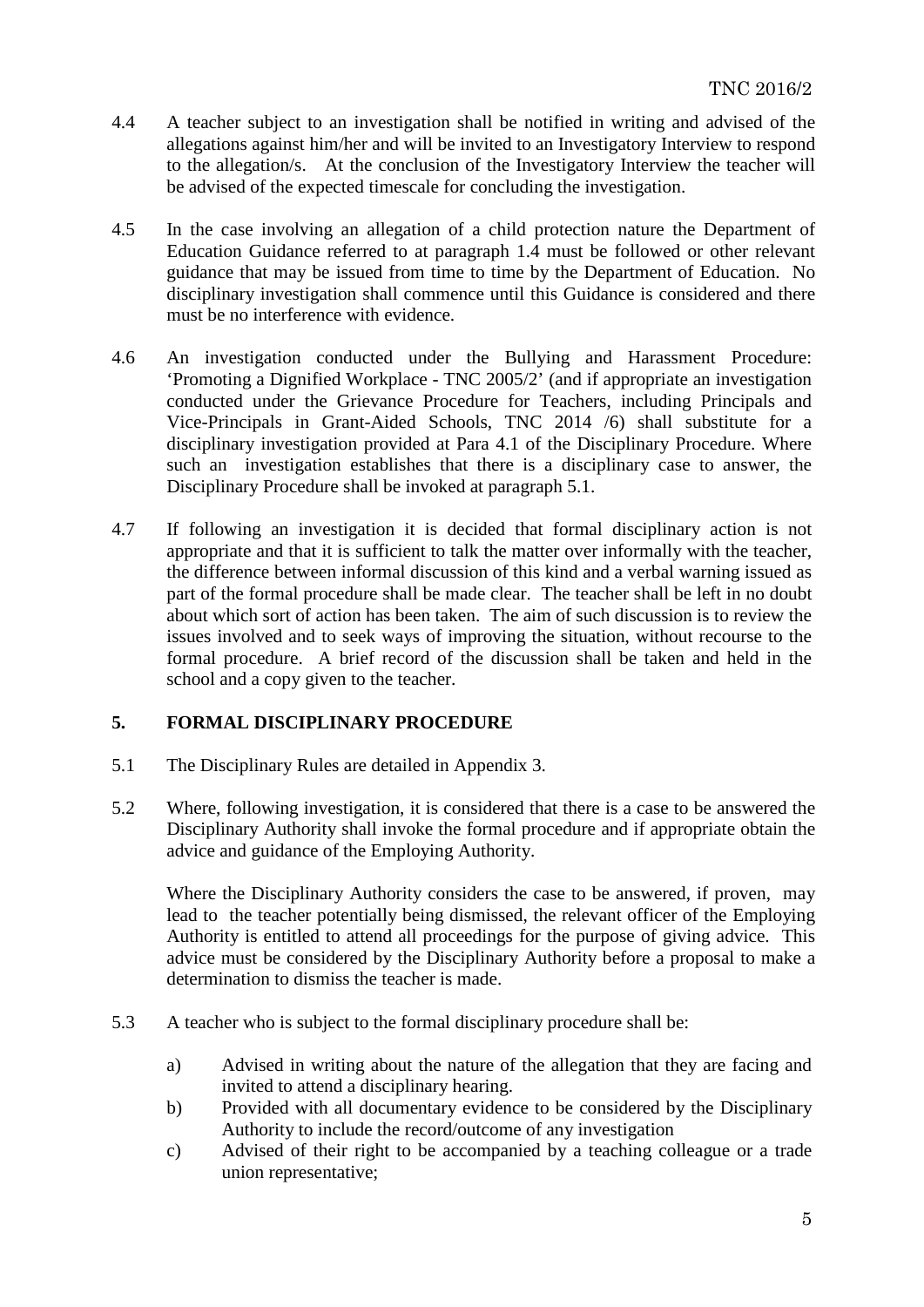- d) Afforded reasonable time to prepare his/her case
- e) Afforded the opportunity at the disciplinary hearing to state his or her case fully before any decision is made.
- 5.4 Wherever practicable, the disciplinary hearing shall be held within ten working days of the conclusion of the investigation. If more time is needed to consider the matter or further investigations are necessary, the hearing shall be adjourned.
- 5.5 The Disciplinary Authority shall inform the teacher, in writing, of its decision and findings as expeditiously as possible having given proper consideration to all the matters raised. A copy shall be provided to the Employing Authority. The teacher shall be informed of his/her right of appeal.

#### **Disciplinary Sanctions (short of dismissal)**

### 5.6 **Verbal Warning**

In the case of a minor offence, where, following the disciplinary hearing, the Disciplinary Authority is not satisfied with the explanation given, a verbal warning will be issued, in writing, and the teacher informed of the consequences of a recurrence of the same or a similar offence or the occurrence of a further offence. A verbal warning will expire on completion of 6 months satisfactory conduct, and will not be used for future disciplinary purposes except as provided at paragraph 5.9 below*.*

## 5.7 **Written Warning**

In the case of a recurrence of the same or a similar offence, the occurrence of a serious offence, or the occurrence of a further offence, where, following the disciplinary hearing, the Disciplinary Authority is not satisfied with the explanation given a written warning will be issued and the teacher informed, in writing, of the consequences of a recurrence of the same or a similar offence, or the occurrence of a further offence. A written warning will expire on completion of one year's satisfactory conduct, except as provided at paragraph 5.9 below.

### 5.8 **Final Written Warning**

In the case of a further recurrence of the same or a similar offence, the occurrence of a more serious offence, or the occurrence of a further offence where, following the disciplinary hearing, the Disciplinary Authority is not satisfied with the explanation given a final written warning will be issued and the teacher informed, in writing, of the consequences of a recurrence of the same or a similar offence or the occurrence of a further offence.

A final written warning will normally expire on completion of one year's satisfactory conduct. However, in particularly serious cases, a final written warning may remain current for up to two years, except as provided at paragraph 5.9 below.

#### 5.9 **Further Disciplinary Action**

In the case of a failure to respond, or to respond inappropriately, to a final written warning or should the same, a similar or further offence occurring, or in the case of gross misconduct, where, following the disciplinary hearing, the Disciplinary Authority is not satisfied with the explanation given, the teacher shall be subject to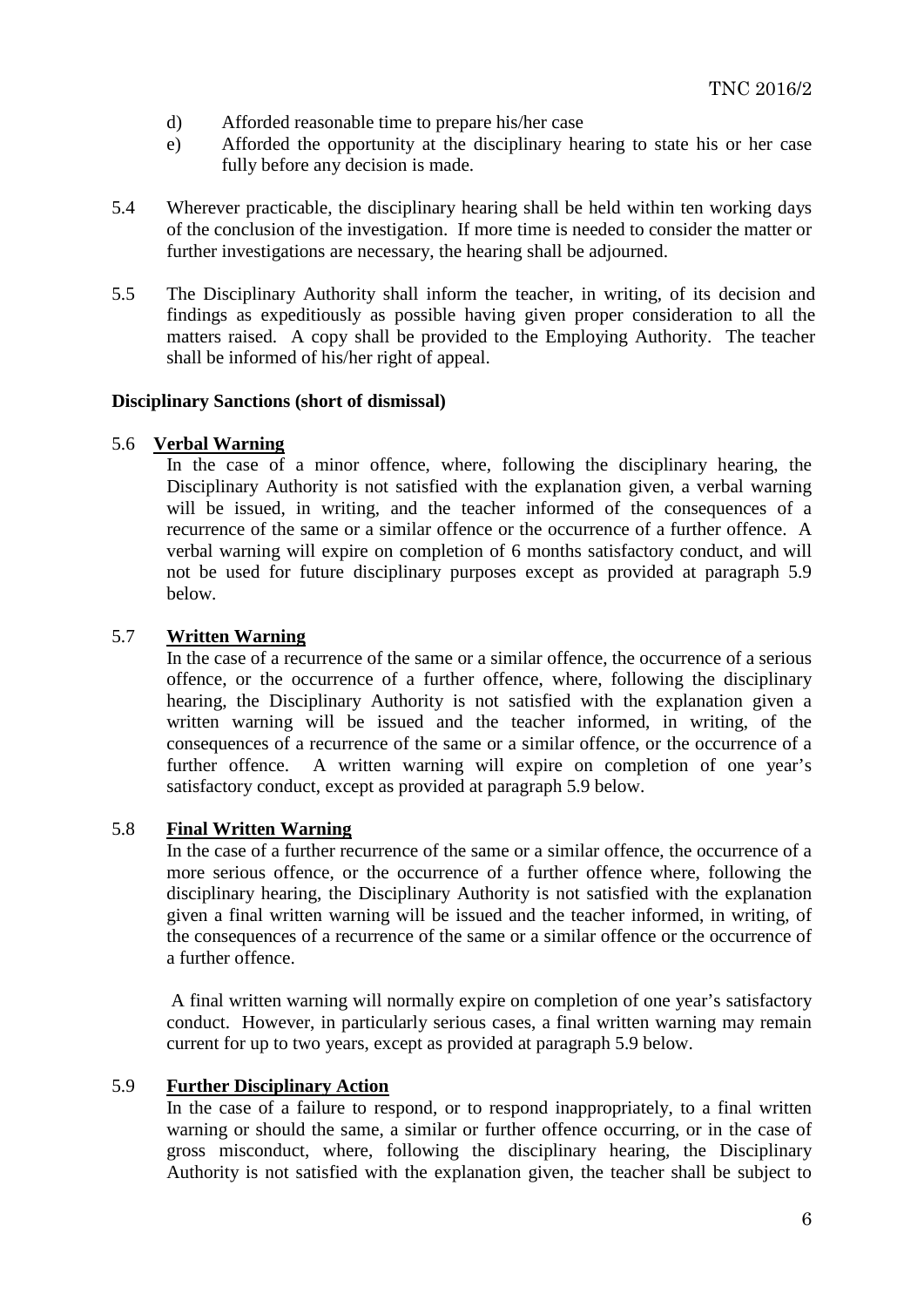such further disciplinary action as the Disciplinary Authority may determine. Whilst not a complete list, such action may include withholding future pay progression, demotion, or a combination of measures or a proposal to dismiss with or without notice.

- 5.10 Records of the disciplinary investigation or action taken in the context of child protection shall be retained on the teacher's file for a period of five years. Where a formal referral on a child protection related matter is made to the police or social services the record of the complaint and the action taken shall be retained on the teacher's file indefinitely unless the teacher is totally exonerated in which case the record will be expunged.
- 5.11 A criminal conviction outside employment shall not be treated as an automatic reason for dismissal regardless of whether the offence has any relevance to the duties of the individual as a teacher. The main consideration shall be whether the offence is one that makes the individual unable and/or unsuitable to discharge their contractual duties as a teacher. Teachers shall not be dismissed solely because a charge against them is pending or because they are absent through having been held in custody.

### **6. Dismissal – Proposal to make a determination to dismiss and the right to make representations**

- 6.1 Where, the Disciplinary Authority proposes that the Board of Governors make a determination under Schedule 2 paragraph 5 (1) of the Education (NI) Order 1998 that the teacher should be dismissed with or without notice it shall inform the teacher in writing.
- 6.2 In such circumstances the Disciplinary Authority shall make arrangements for affording to the teacher an opportunity of making representations with respect to the action it proposes that the Board of Governors take, including (if he or she so wishes) oral representations to such person or persons as the Board of Governors may appoint for the purpose, and shall have regard to any representation made by him or her.

Those appointed to consider any representations shall not have been members of the Disciplinary Authority or the investigatory panel referred in 4.3 and 6.1 above. The meeting to receive representations should normally take place not more than 10 working days from receipt of the written notification referred to in 6.1. The Board of Governors shall have regard to those representations before making a determination to dismiss.

Any determination to dismiss by the Board of Governors may be with such notice as is required under the teacher's contract or without notice if the circumstances are such that the Board of Governors is entitled to do so by reason of the teacher's conduct.

6.3 In accordance with Schedule 2 paragraph 5 (8) of the Education (NI) Order 1998 a relevant officer of the Employing Authority is entitled to attend all proceedings of the Board of Governors relating to any determination by the Board of Governors that any person employed at the school should cease to work there and such advice must be considered by the Board of Governors before making any such determination.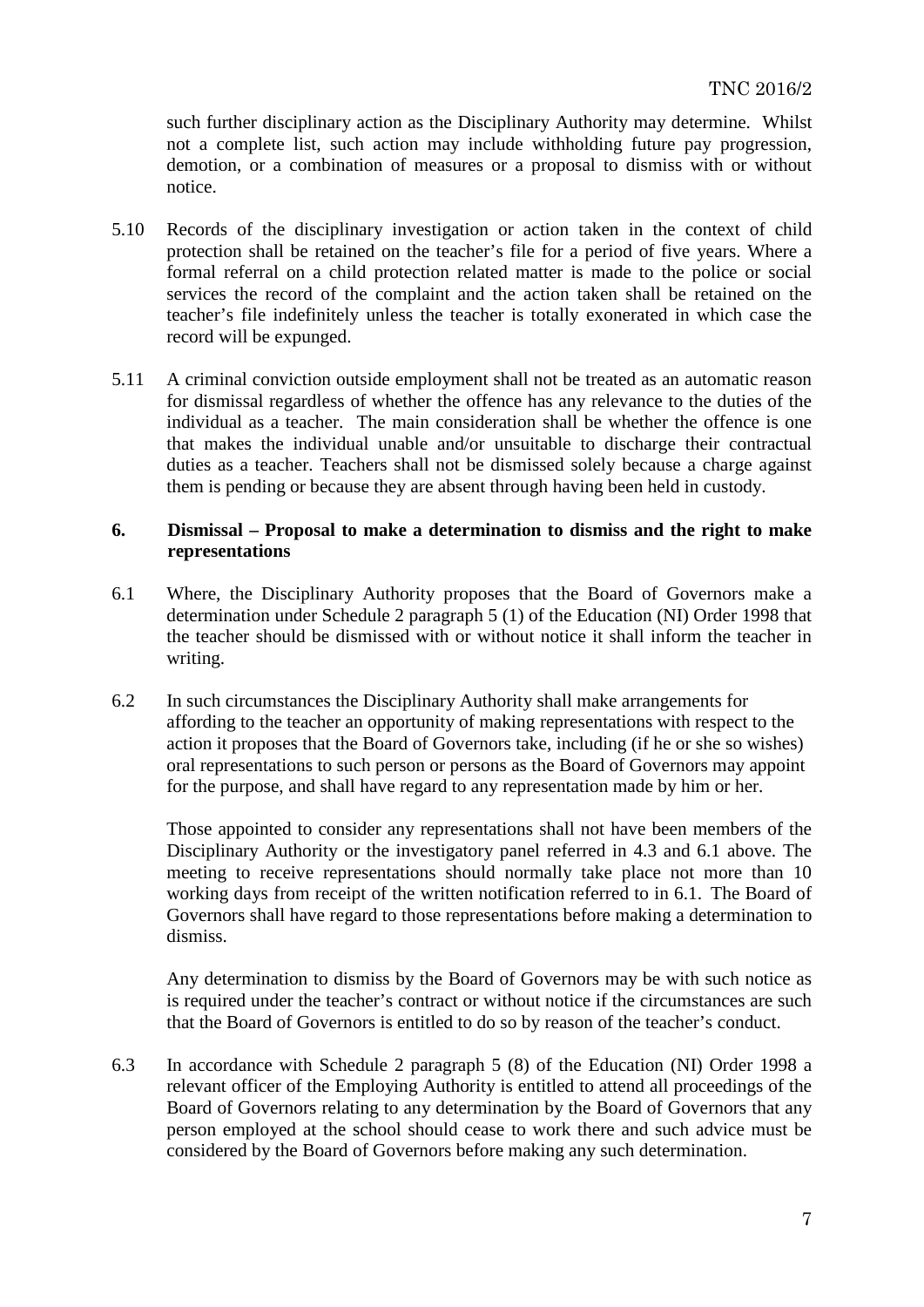## **7. APPEALS**

#### **Sanctions Short of Dismissal**

- 7.1 Where the teacher is dissatisfied with the decision of the Disciplinary Authority the teacher shall be advised in writing that he/she has the right to appeal against the disciplinary decision. An appeal, setting out the grounds, must be made in writing to the appeals' body listed in Appendix 2 within 10 working days of the date of receipt of the disciplinary decision.
- 7.2 Appeal hearings shall be heard as soon as practicable and not later than twenty working days from the receipt of the written appeal request unless extended by mutual agreement.
- 7.3 The body considering the appeal, as set out in Appendix 2, may:
	- a. Dismiss the appeal;
	- b. Uphold the appeal; or
	- c. Substitute a lesser penalty.

### **Dismissal**

- 7.4 Where, following consideration of any representations made under 6.2 above, or where the teacher chooses not to make representations, the Board of Governors makes a determination to dismiss it shall write to the teacher normally within 10 working days and advise of the right to appeal against the determination to the Independent Appeals Committee at the Labour Relations Agency.
- 7.5 If the teacher wishes to appeal against the determination, s/he shall write to the Secretary of the Independent Appeals Committee at the Labour Relations Agency within 10 working days of the date of receipt of the Board of Governors decision setting out the grounds of appeal. A copy of this letter should also be sent to the Chairperson of the Board of Governors and to the Employing Authority.

### **8. INDEPENDENT APPEALS COMMITTEE**

8.1 The Appeals Committee shall consist of an Independent Chairperson appointed by the Labour Relations Agency and two panel members, one nominated by the Teachers' Side and one nominated by the Management Side of the Teachers' Negotiating Committee.

Nominees from Teachers' Side shall not be employees, representatives or officials of the Teachers' Union involved in the case. Where the teacher is a non-trade union member the Teachers' Side Secretary will nominate the teachers' side panel member.

In order to take account of recent organisational change arising from the establishment of the Education Authority on 1 April 2015, nominees from Management Side, shall not be employees, representatives or officials from the employing authority or Region of the Education Authority involved in the case.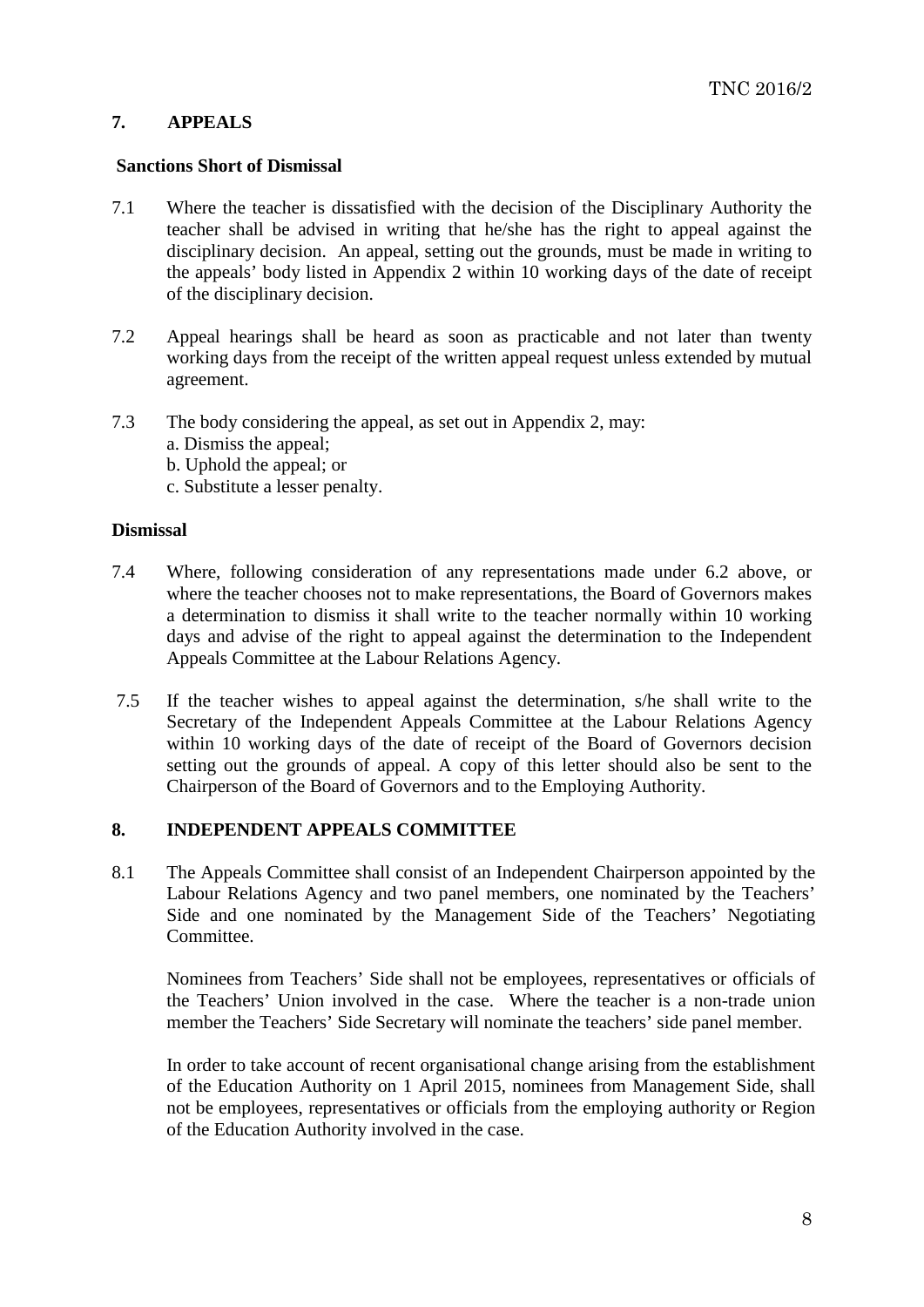All panel members, to include Chairmen, will be required to participate in one day's initial training in Child Protection. Chairs who nominate to preside over Child Protection cases will be required to attend a further day's training in addition to participation in annual refresher training.

- 8.2 The Independent Appeal Committee may:
	- i. Dismiss the appeal; or
	- ii. Uphold the appeal;
	- iii. Substitute a lesser penalty.
- 8.3 The Agency shall also appoint a Secretary to the Appeals Committee who shall be responsible for the setting up and operation of the Committee.
- 8.4 The Secretary, in conjunction with the Chair, shall make the arrangements for the appeal.
- 8.5 The Secretary shall also invite the parties to make written submissions to the Committee, such submissions to be received not later than 10 days before the date of the hearing. The Secretary shall distribute copies of the submissions to the Committee members and to the other party not later than 5 days before the date of the hearing.
- 8.6 The Committee shall as early as practicable meet the parties to hear the appeal.
- 8.7 Neither party in the independent appeal is entitled to have legal or industrial relations consultants representing the two parties at an appeal.
- 8.8 The work of the Appeals Committee shall not be invalidated by the absence of one or other of the parties. Provisions for 'in absentia' proceedings, by way of written submissions, shall pertain.
- 8.9 The decision of the Appeals Committee shall be given in writing to both parties within 10 working days of the Hearing.
- 8.10 The decision of the Appeals Committee shall be final and binding on both parties.
- 8.11 The involvement of Labour Relations Agency [LRA] in this procedure does not create a contractual relationship between the LRA and any person or organisation. Such involvement is indicative of the LRA role in providing an independent administration for appeals against determinations to dismiss on behalf of the Employing Authority. The LRA and its Appeals Committee have no role in effecting a dismissal of a teacher - see 9.1 -9.2 below.

## **9. PROCEEDING TO DISMISSAL**

9.1 Where the teacher has not exercised his/her right of appeal or following the appeal hearing where the Appeals Committee has decided to uphold the determination by the Board of Governors, the Employing Authority shall be notified.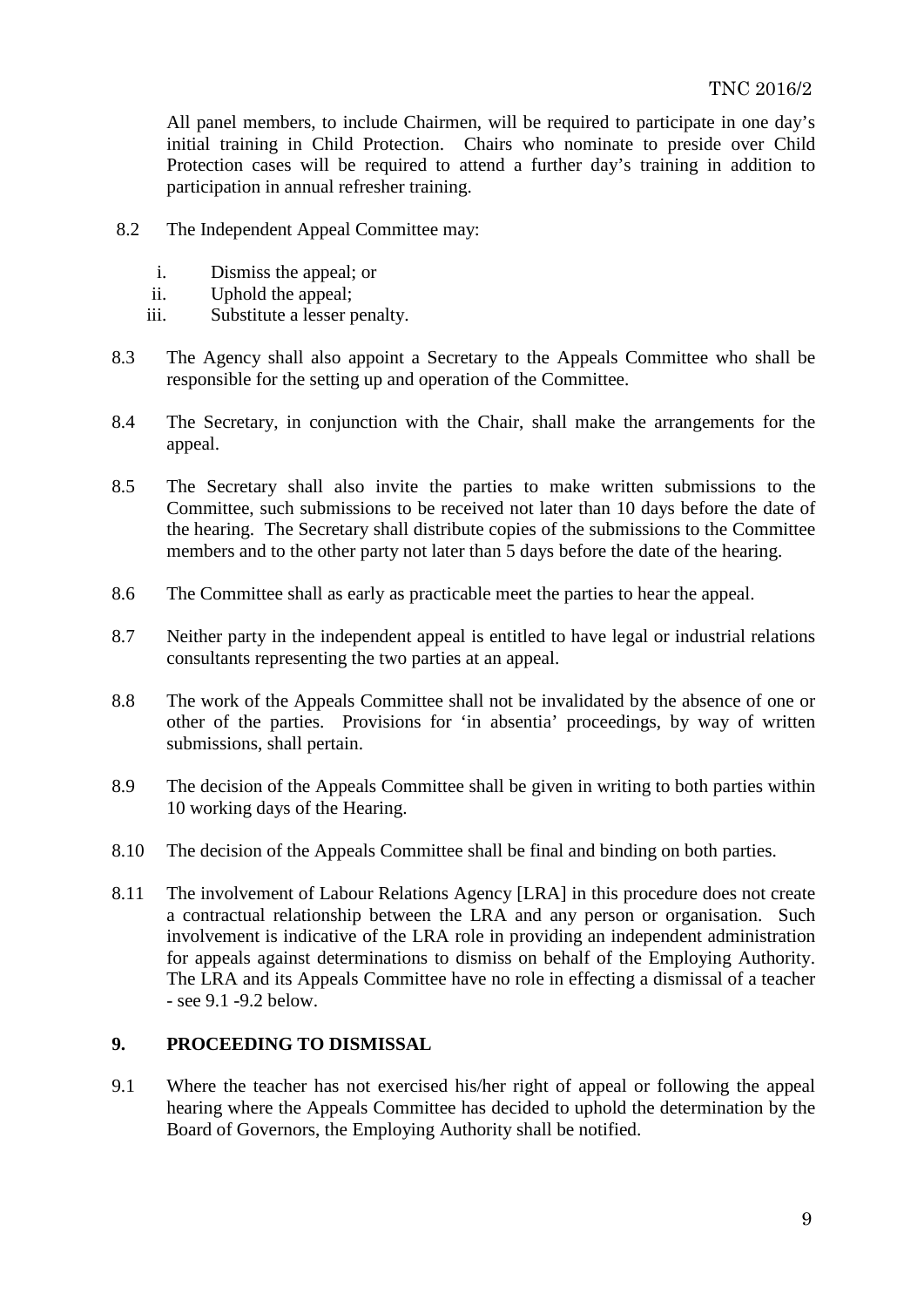Notification to dismiss the teacher shall be in accordance with Schedule 2 paragraph 5 (1) of the Education (NI) Order 1998 and the Board of Governors shall notify the Employing Authority, in writing, of the determination and the reasons for it and advise the Employing Authority to proceed to terminate the teacher's employment.

- 9.2 Within one month of receipt of the notification at 9.1, the Employing Authority shall issue the teacher with the formal notice of dismissal terminating his or her contract of employment with notice as is required under that contract or terminate the contract without notice if the circumstances are such that it is entitled to so do by reason of the teacher's conduct
- 9.3 A teacher whose employment has been terminated in accordance with this procedure may also seek advice and support from one or more of the following;

- Recognised Trade Union

- Carecall – Confidential Welfare Services 0808 800 0002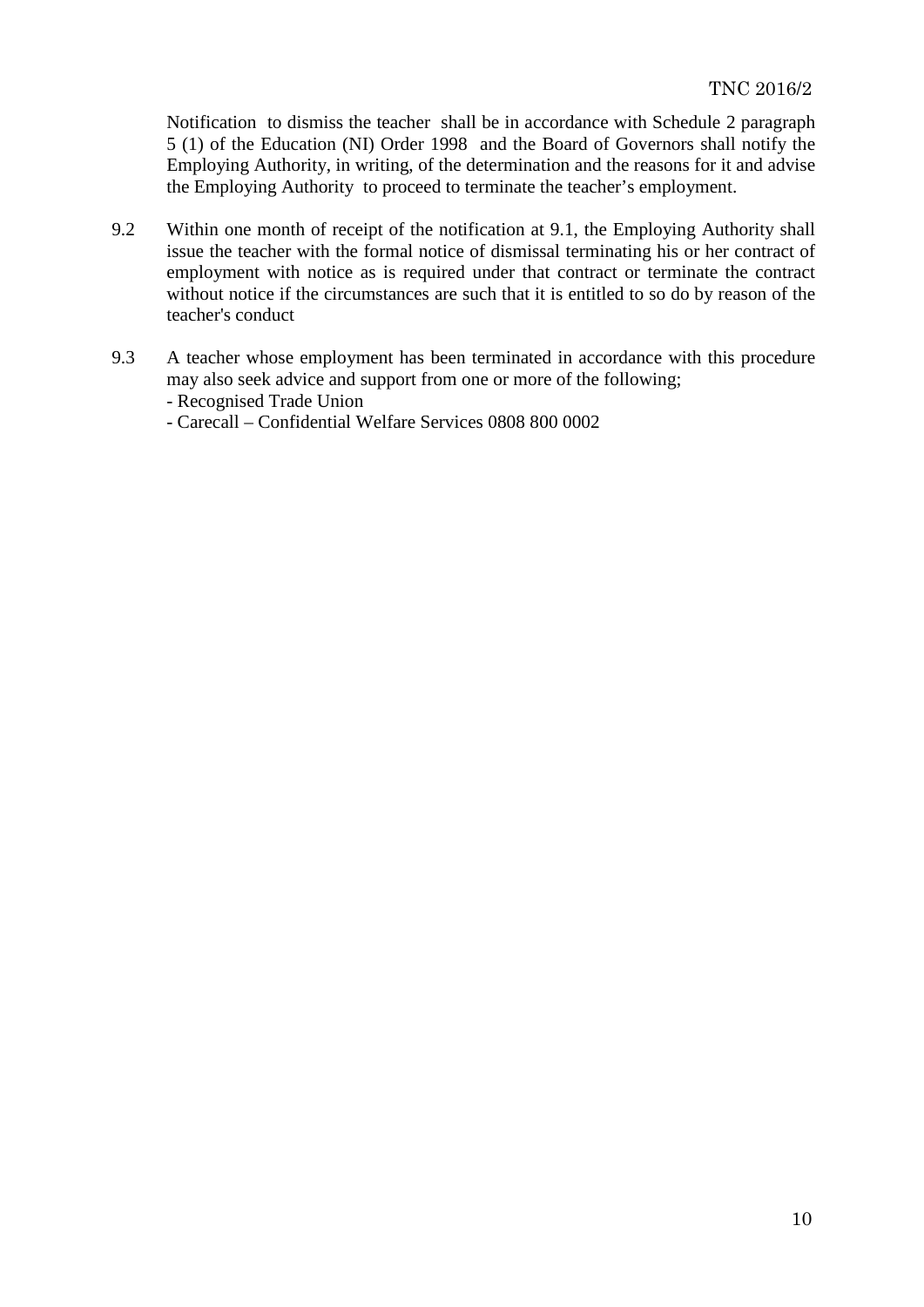# **Appendix 1**

# **DISCIPLINARY AUTHORITY**

The responsibility for disciplinary action is as follows:-

|                                                                                                                                                                                            | <b>DISCIPLINARY ACTION</b>                                  | <b>DISCIPLINARY</b><br><b>AUTHORITY</b> |  |
|--------------------------------------------------------------------------------------------------------------------------------------------------------------------------------------------|-------------------------------------------------------------|-----------------------------------------|--|
|                                                                                                                                                                                            | <b>TEACHER</b>                                              |                                         |  |
| <b>Disciplinary Level</b>                                                                                                                                                                  |                                                             |                                         |  |
| 1.                                                                                                                                                                                         | Verbal Warning                                              | Principal                               |  |
| ii.                                                                                                                                                                                        | Written Warning                                             | Principal                               |  |
| iii.                                                                                                                                                                                       | Final Written Warning                                       | sub-committee of Board of<br>Governors  |  |
| iv.                                                                                                                                                                                        | <b>Further Disciplinary Action</b><br>(excluding dismissal) | sub-committee of Board of<br>Governors  |  |
| v.                                                                                                                                                                                         | <b>Further Disciplinary Action</b><br>(Dismissal)           | <b>Board of Governors</b>               |  |
|                                                                                                                                                                                            | <b>PRINCIPAL</b>                                            |                                         |  |
| <b>Disciplinary Level</b><br>i.                                                                                                                                                            | Verbal Warning                                              | sub-committee of Board of<br>Governors  |  |
| ii.                                                                                                                                                                                        | Written Warning                                             | sub-committee of Board of<br>Governors  |  |
| iii.                                                                                                                                                                                       | Final Written Warning                                       | sub-committee of Board of<br>Governors  |  |
| 1V.                                                                                                                                                                                        | <b>Further Disciplinary Action</b><br>(excluding dismissal) | sub-committee of Board of<br>Governors  |  |
| v.                                                                                                                                                                                         | <b>Further Disciplinary Action</b><br>(Dismissal)           | <b>Board of Governors</b>               |  |
| The disciplinary action shown at each level is the maximum permitted to the<br>Note:<br>Disciplinary Authority. It does not preclude the possibility of a lesser penalty being<br>imposed. |                                                             |                                         |  |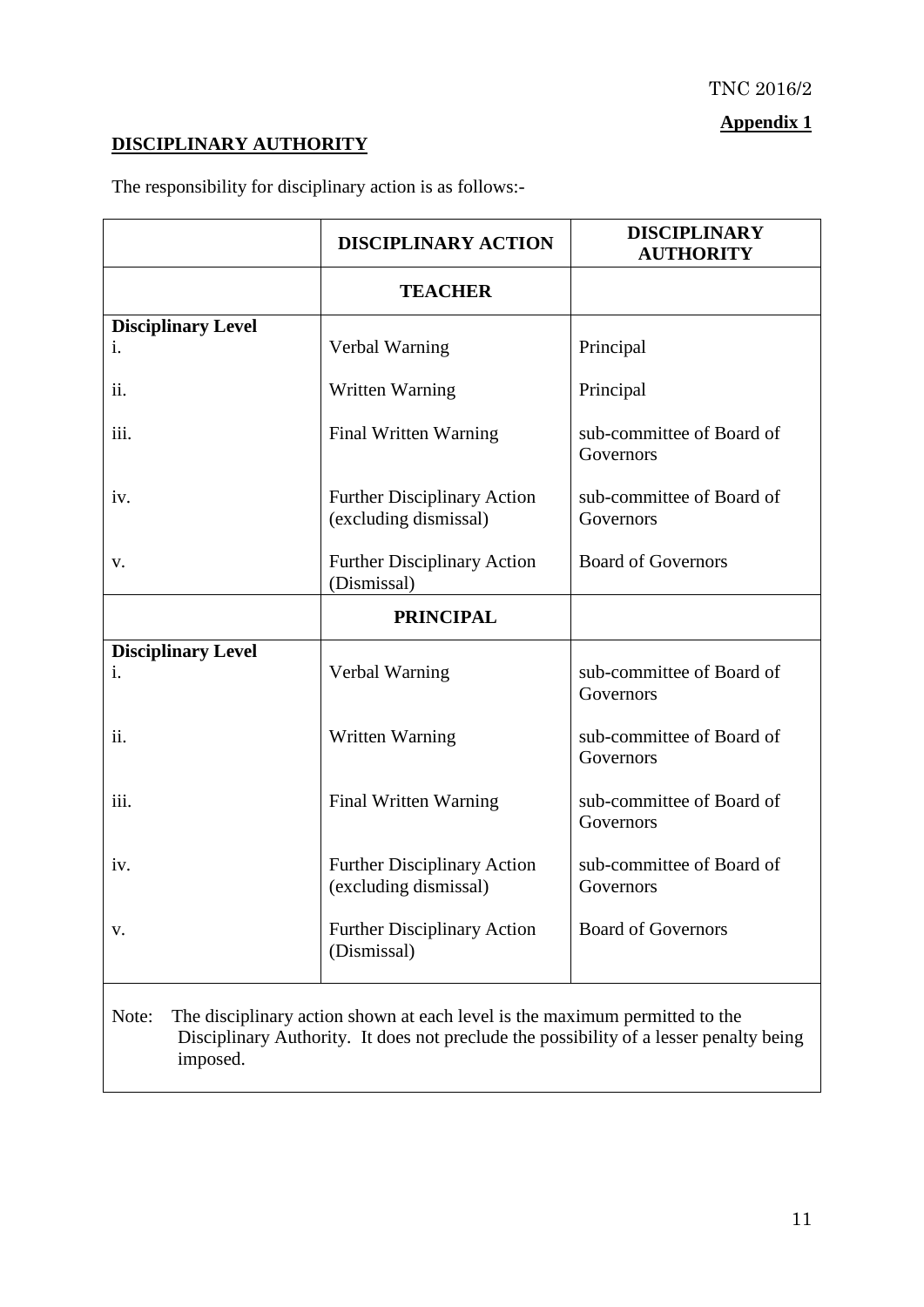## **APPEALS BODY**

## **Appendix 2**

|                           | <b>DISCIPLINARY ACTION</b>                                | <b>APPEALS BODY</b>                     |
|---------------------------|-----------------------------------------------------------|-----------------------------------------|
|                           | <b>APPEALS BY TEACHER</b>                                 |                                         |
| <b>Disciplinary Level</b> |                                                           |                                         |
| i.                        | Verbal Warning                                            | sub-committee of Board of<br>Governors  |
| ii.                       | Written Warning                                           | sub-committee of Board of<br>Governors  |
| iii.                      | Final Written Warning                                     | <b>Board of Governors</b>               |
| iv.                       | <b>Further Disciplinary Action</b><br>excluding dismissal | <b>Board of Governors</b>               |
| V.                        | Dismissal<br>STAGE 1: Representation to                   | <b>Board of Governors</b>               |
|                           | STAGE 2: Appeal to                                        | <b>Independent Appeals</b><br>Committee |
|                           | <b>APPEALS BY PRINCIPAL</b>                               |                                         |
| <b>Disciplinary Level</b> |                                                           |                                         |
| 1.                        | Verbal Warning                                            | <b>Board of Governors</b>               |
| ii.                       | Written Warning                                           | <b>Board of Governors</b>               |
| iii.                      | Final Written Warning                                     | <b>Board of Governors</b>               |
| iv.                       | <b>Further Disciplinary Action</b><br>excluding Dismissal | <b>Board of Governors</b>               |
| V.                        | Dismissal<br>STAGE 1: Representation to                   | <b>Board of Governors</b>               |
|                           | STAGE 2: Appeal to                                        | <b>Independent Appeals</b><br>Committee |

## **DISCIPLINARY RULES Appendix 3**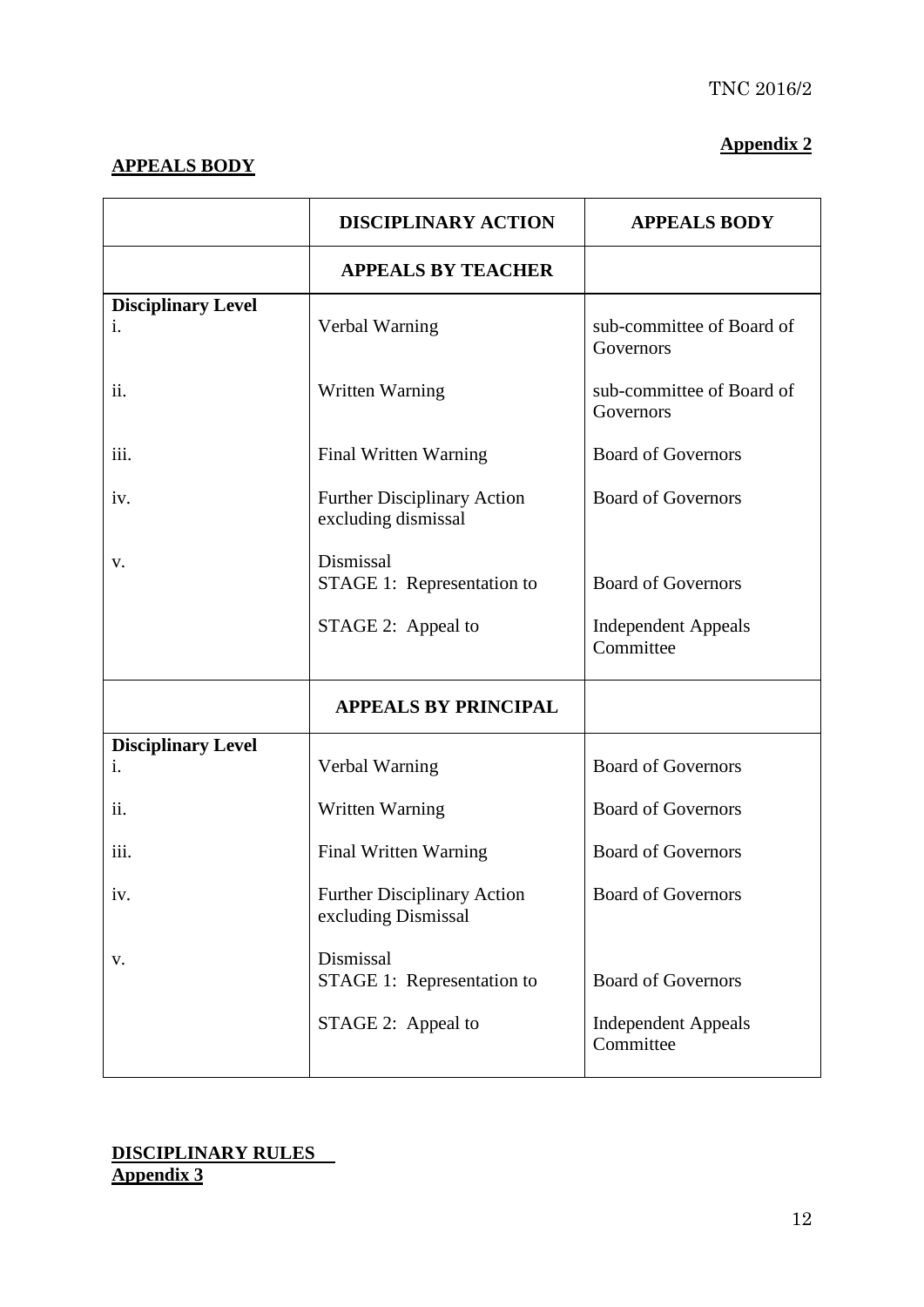## **1. DEFINITIONS**

## **1.1 Misconduct**

Misconduct is an offence for which a warning shall normally be the appropriate disciplinary action.

## **1.2 Serious Misconduct**

Can be repeated offences of the nature normally dealt with under 1.1 or an offence of a more serious nature which would normally warrant dismissal (with notice).

## **1.3 Gross Misconduct**

Is an offence so serious it would normally warrant summary dismissal.

### **1.4 Summary Dismissal**

Is the termination of the contract of employment without notice where the offence committed has been established, after investigation and disciplinary hearing, as gross misconduct.

## **1.5 Precautionary Suspension**

Is with full pay pending investigation. It shall not be seen as a penalty, but a precautionary action.

## **2. DISCIPLINARY RULES/OFFENCES**

It is not possible to define every circumstances which shall constitute misconduct and these disciplinary rules are provided as guidance only.

In considering the level of warning or other disciplinary action to be taken, the Disciplinary Authority shall consider the previous record of the teacher, any mitigating circumstances, any pattern of misconduct, the currency of any previous disciplinary warning, the recurrence of the same or similar offence/s or the occurrence of a further offence within the specified time period.

**The following are examples of situations which constitute an offence under the rules and shall lead to disciplinary action. The list is not exhaustive and the degree of seriousness of the offence shall determine the category under which it shall be considered.**

### **3. MISCONDUCT**

**Minor incidents of the following offences shall normally warrant a verbal or written warning or other disciplinary action short of dismissal. However, the degree of seriousness of the offence may warrant consideration under "serious or gross misconduct".**

- **3.1** Unsatisfactory time-keeping arriving late or leaving early without permission.
- **3.2** Unauthorised absence from place of work misuse of the school/employing authority's time.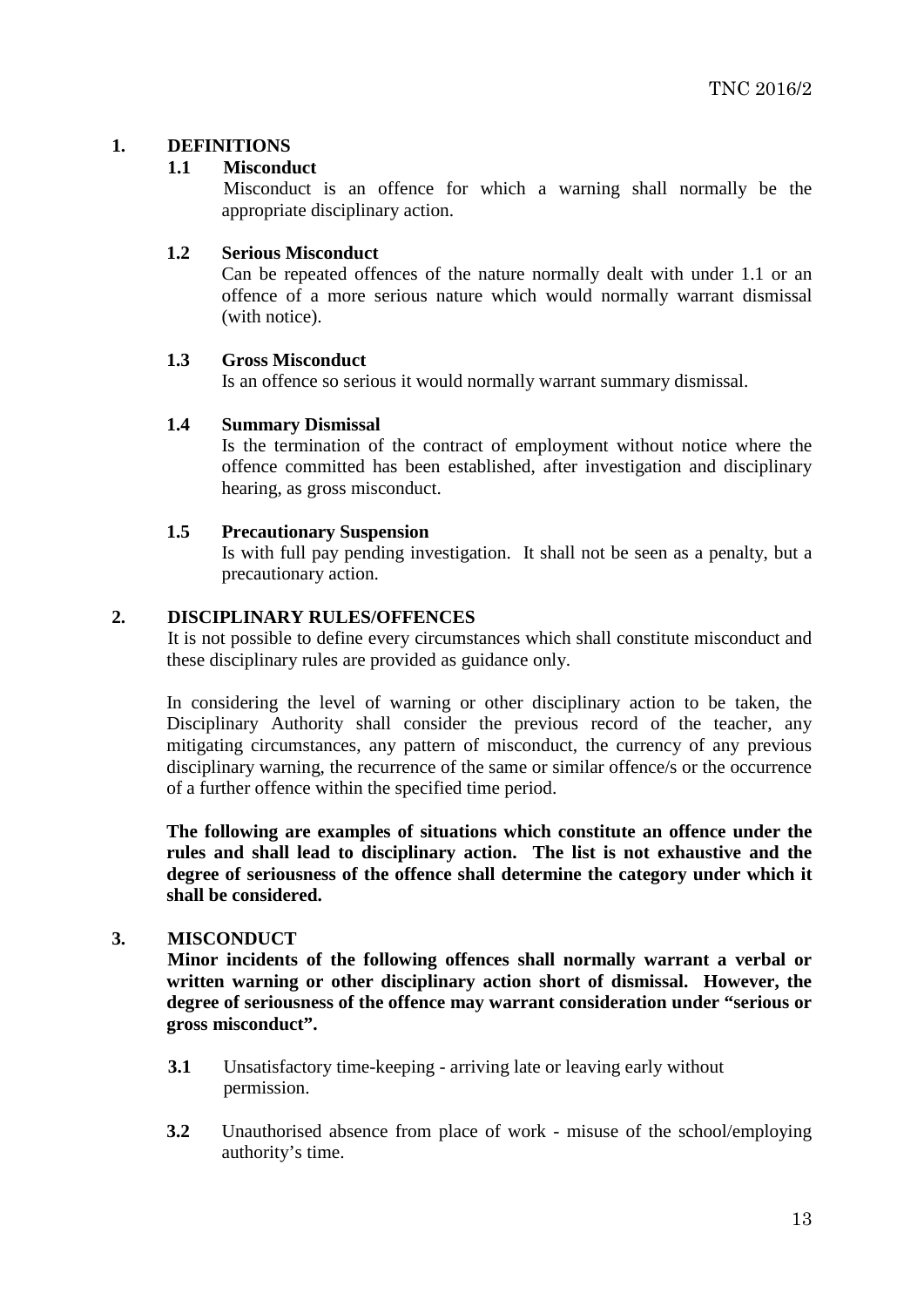- **3.3** Sickness absence persistent failure to give proper notice inaccordance with school/employing authority's instructions.
- **3.4** Absence unacceptably high levels and frequencies.
- **3.5** Insubordination bad language, bad behaviour, insolence or refusal to carry out reasonable and legitimate instructions.
- **3.6** Being an accessory to a disciplinary offence.
- **3.7** Unsafe working refusal or neglect to observe security and safety regulations, including the proper use of safety clothing and equipment issued by the school/employing authority, breaches of statutory requirements under Health and Safety legislation.
- **3.8** Carelessness resulting in loss or damage to, or waste of, property entrusted to his/her care, including misuse of telephone or other unauthorised use of equipment.
- **3.9** Unprofessional conduct to pupils, staff, parents or visitors.
- **3.10** Participation in, support of or condoning of action/s without proper use of the Grievance Procedure or other agreed industrial relations procedure/s.
- **3.11** Vexatious use of the Grievance Procedure i.e. wilful and frequent pursuit of issues of no real substance.
- **3.12** Confidentiality unauthorised disclosure of the school/employing authority's information which might prejudice the school/employing authority's interests.
- **3.13** Unauthorised collections of money.
- **3.14** Documentation failure to complete required documentation correctly and on time.
- **3.15** Undertaking such other activities, without notice or approval, which may affect the proper performance of duties.

## **4. SERIOUS OR GROSS MISCONDUCT -**

- **4.1** Physical violence actual or threatened
- **4.2** Malicious damage to property belonging to the school/employing authority, its clients or employees; unauthorised use, misuse, waste or removal of this property.
- **4.3** Harassment, including sexual harassment, of other staff, pupils, parents, visitors etc.